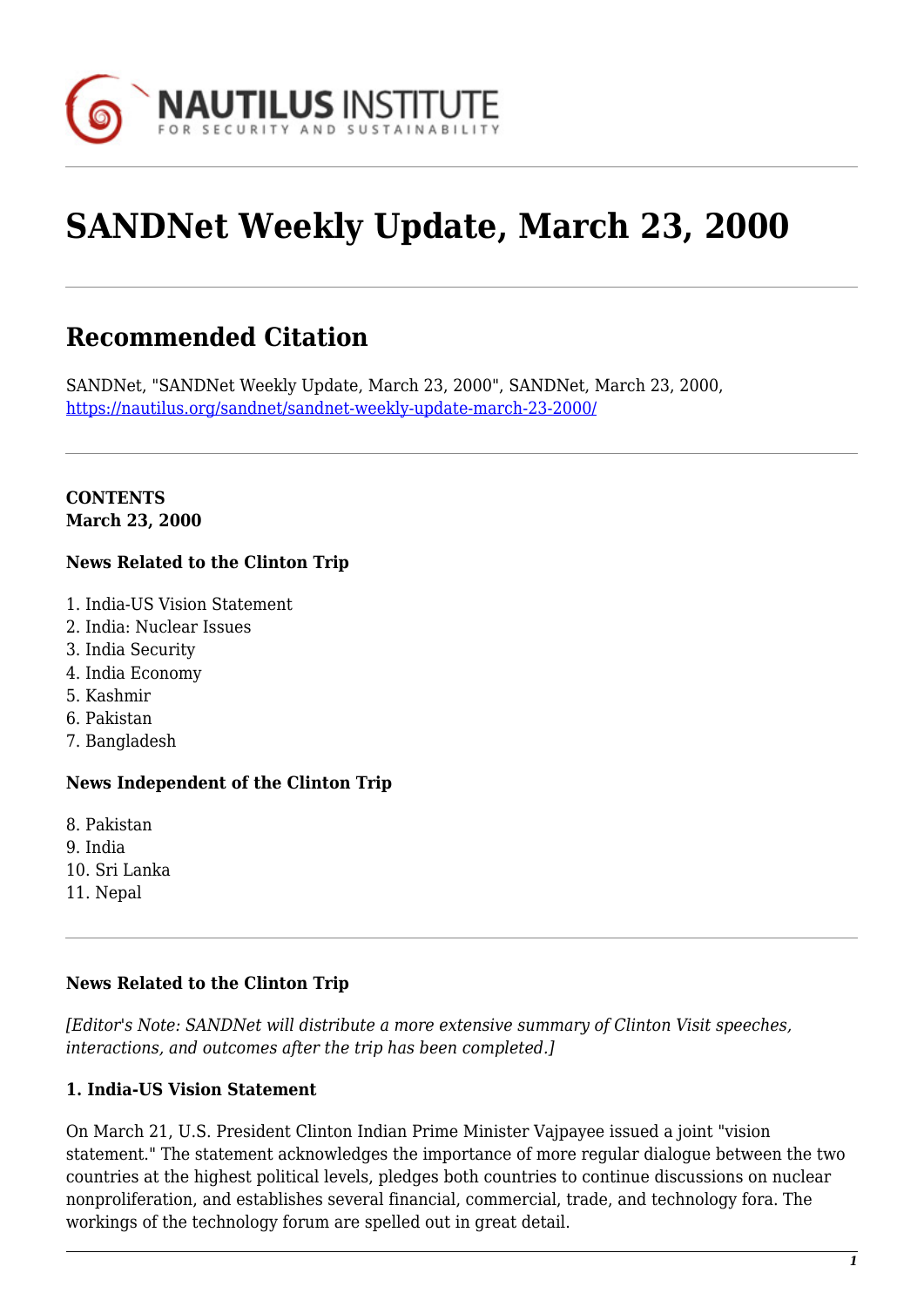"Indo-US Vision Statement"

### **2. India: Nuclear Issues**

President Clinton sent a long email message, datelined"Aboard Air Force One," to the Indian weekly "Indiatimes." Prior to his departure, President Clinton established a special task force "to get the CTBT signed and ratified within and outside the United States." The task force will be led by former head of the U.S. Joint Chiefs of Staff John Shalikashvilli. U.S. Under-Secretary of State Strobe Talbott and Indian External Affairs Minister Jaswant Singh both stated that India's nuclear status quo was unlikely to change, regardless of U.S. pressure. [Talbott and Singh completed 12 rounds of nuclear dialogue prior to the Clinton visit]. Nonetheless, two days before his departure, President Clinton stated that "[t]here are those in the region who hope we will simply accept the status quo and so on. I will not do that." Similarly, U.S. Secretary of State Madeleine Albright said, "Our approach to nonproliferation is global. We cannot abandon it simply because we desire an improved relationship [with India]."

Indian Prime Minister A.B. Vajpayee said, "We are not going to sign the CTBT during Clinton's visit, but the issue will be discussed." National Security Advisor Brajesh Mishra said, "We can be absolutely clear that there is going to be no rollback of our nuclear weapons program or delivery systems." Manoj Joshi's analysis of the remaining U.S. sanctions concludes that the changes announced by the Clinton administration in recent months "appear to be symbolic rather than substantive."

#### **3. India Security**

Sixty-five members of the House of Representatives urged President Clinton to "publicly acknowledge the strength of India's claim to be a permanent member of the United Nations Security Council." Indian President K.R. Narayanan made the same request during a speech at a banquet for President Clinton. Narayanan also objected to Clinton's descriptions of Kashmir as "the most dangerous place in the world" and "a nuclear flashpoint." Narayanan said that "such alarmist descriptions will only encourage those who indulge in terrorism and violence." Prime Minister A.B. Vajpayee said that India "will not take any decision under pressure as far as our security is concerned. Decisions will be ours."

#### **4. India Economy**

The majority of discussions this week between the Clinton and Vajpayee administrations focus on economic issues. In addition to the forums announced in the India-United States vision statement (see item #1 above) Sanjaya Baru and Seema Guha anticipate many other discussions that are expected to occur, particularly when the President Clinton leaves Delhi for Hyderabad and Jaipur.

#### **5. Kashmir**

Prior to departure, Secretary of State Madeleine Albright said that"tangible steps must be taken to respect the LoC. So long as [the LoC] principle is violated, the people of Kashmir have no real hope for peace." Indian External Affairs Minister Jaswant Singh said that the U.S. "reaffirmation of the validity of the LoC" reinforced the Indian position. U.S. Assistant Secretary of State for South Asian Affairs Karl Inderfurth said that the U.S. policy on Kashmir "remains the same, but the nature of the conflict has transformed" in the last decade and especially in the last two years.

Abdul Gani Lone, a senior leader of the All-Party Hurriyat Conference, said that U.S. support of the validity of the LoC is contrary to the Hurriyat's interests. [The Hurriyat seeks to develop a Kashmir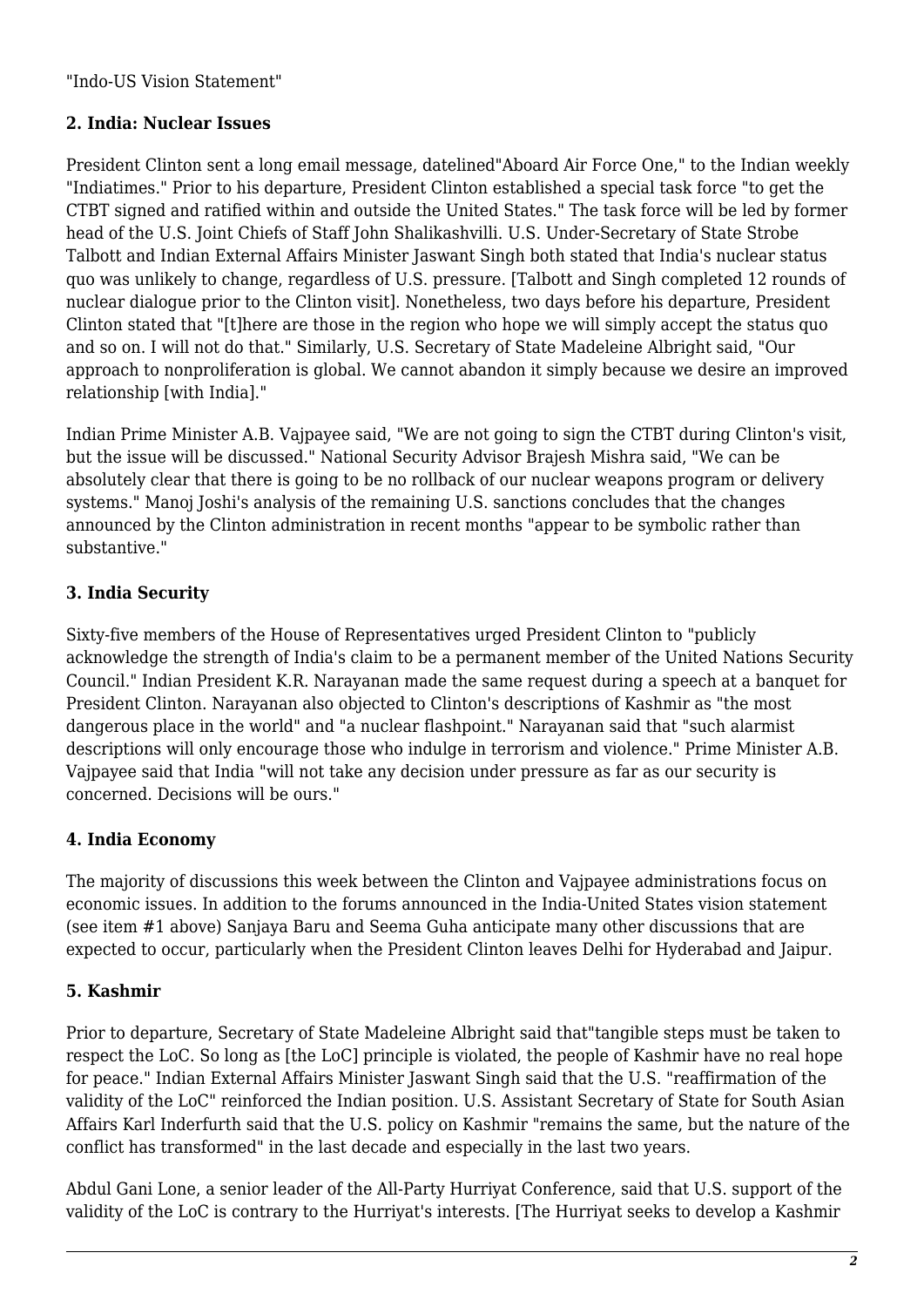constituency on both sides of the LoC.] Lone argued that, "since the U.S. has lent its ear to dissenters in all the troubled spots of the world, it is incumbent upon Mr. Clinton to grant an audience to the Hurriyat leadership." Mirwaiz Farooq, Acting Chairman of the Hurriyat, had planned to travel to New Delhi to request such a meeting, but he was placed under house arrest. According to The Hindu, "police cordoned off his residence during the night and he was asked not to go outside without police permission."

# **6. Pakistan**

The Times of India published an extensive interview with Maleeha Lodhi, Pakistan's Ambassador to the United States. U.S. analyst Stephen Cohen, just returned from Pakistan, said that "there is an expectation [among government officials in Paksitan] that Clinton's visit will legitimize the current effort by the military regime to reform the Pakistan economy, restructure the Pakistani political system, reduce the level of corruption, and rebuild Pakistani civilian institutions." In an effort to generate a "positive appearance," Chief Executive Pervez Musharraf banned public meetings, strikes, and processions for the duration of President Clinton's visit. Separately, in a CBS interview, Musharraf expressed hope that the U.S. could help to improve Pakistan-India ties, which are "truly bad."

# **7. Bangladesh**

Prior to the Clinton visit, Adul Hassan Chowdhury, State Minister for Foreign Affairs, announced that Bangladesh would seek a write-off for US\$700 million in loans and an extradition, from the U.S. to Bangladesh, of the men who assassinated Sheikh Mujibur Rahman, Bangladesh's first Prime Minister. [The men were convicted, in absentia, in 1998.] The visit itself generated US\$187 million in carefully targeted aid, no loan forgiveness, and no extradition. Bangladesh Prime Minister Sheikh Hasina urged continued U.S. support of "democratic governments around the world."

# **News Independent of the Clinton Trip**

# **8. Pakistan**

Last week's SANDNet update reported new satellite pictures showing some of Pakistan's nuclear facilities. This week, Pakistani Foreign Minister Abdul Sattar said that the pictures showed old missile plants that were included on a list of nuclear plants supplied by Pakistan to India in January 2000. Indian External Affairs Minister Jaswant Singh said that he was "studying the pictures" but that he was "not alarmed" by them.

Pakistan officials described as "not worth even a comment" Indian allegations that Pakistan was preparing for high altitude warfare.

Commonwealth Secretary-General Emeka Anyaoku said that Pakistan will continue to remain suspended from the body until the Musharraf regime announces a firm timetable for restoration of democracy in Pakistan.

"Pakistan to remain suspended from C'wealth"

Pakistan agreed to let an Iranian gas pipeline to India pass through its territory. The project was proposed in 1993, when Benazir Bhutto was Pakistan's Prime Minister.

#### **9. India**